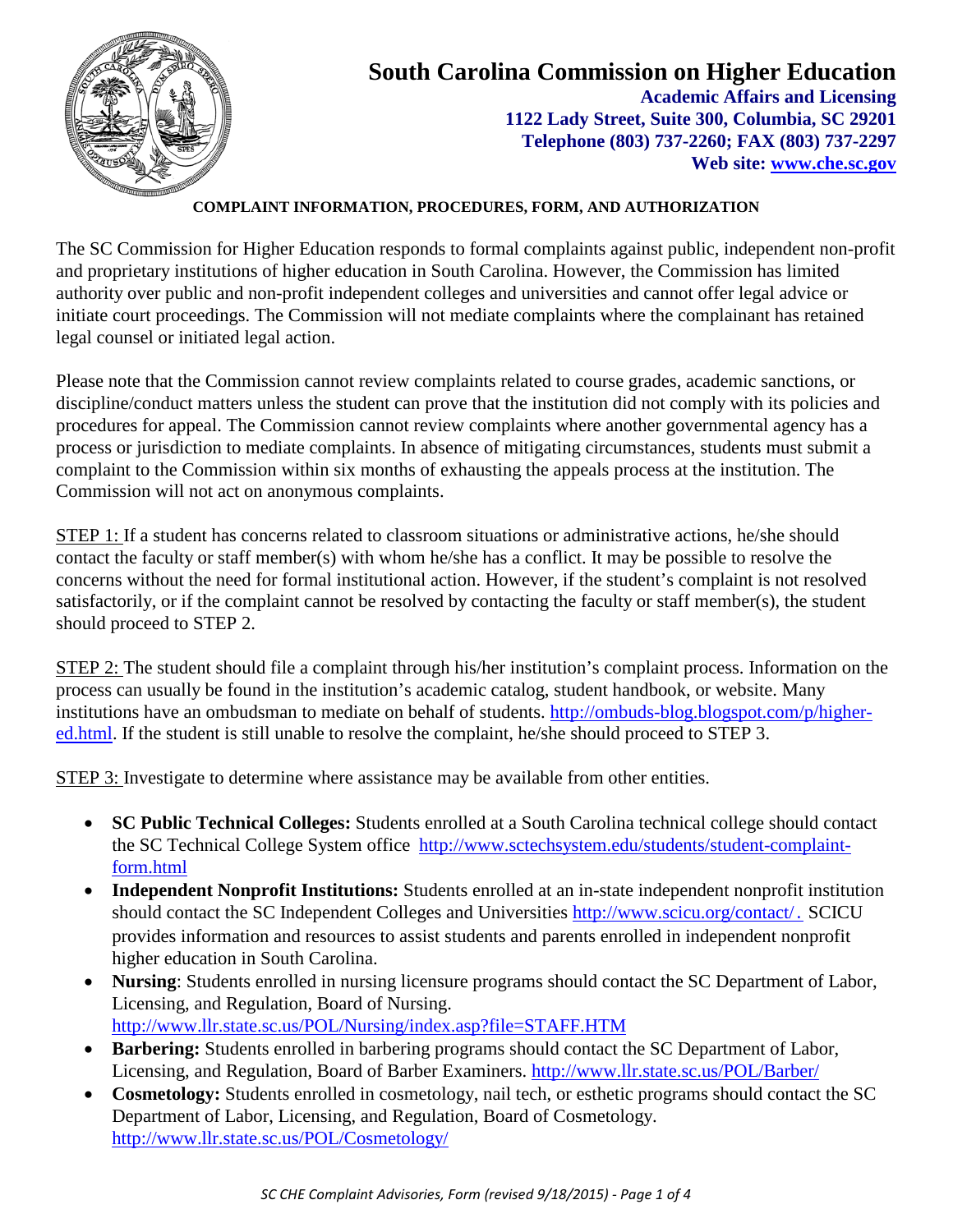- **Distance Learning:** Students enrolled in distance learning programs should contact the state authorization agency in the home state of the institution. Each institution includes state authorization information on its web site.
- **Discrimination:** If a student believes that an institution has acted in a discriminatory manner, he or she may wish to contact the South Carolina Human Affairs Commission [http://www.schac.sc.gov](http://www.schac.sc.gov/) or the U.S. Department of Education's Office for Civil Rights<http://www2.ed.gov/about/offices/list/ocr/index.html>
- **Disabilities Accommodation:** If a student believes that an institution has not complied with the requirements of Section 504 of the *Rehabilitation Act of 1973* or Title II of the *Americans with Disabilities Act of 1990*, which prohibit discrimination on the basis of disability, contact the U.S. Department of Education, Office for Civil Rights http://www2.ed.gov/about/offices/list/ocr/transition.html
- **SC Financial Aid:** If a student has been denied South Carolina state-based financial aid, he or she may file an appeal with the Division of Student Affairs [http://www.che.sc.gov/Portals/0/CHE\\_Docs/studentservices/appeals/appealguidelines.pdf.](http://www.che.sc.gov/Portals/0/CHE_Docs/studentservices/appeals/appealguidelines.pdf)
- **Federal Financial Aid**: For student issues related to federal financial aid, contact the Ombudsman Group of the U.S. Department of Education for disputes related to Direct Loans, *Federal Family Education Loan (FFEL) Program* loans, *Guaranteed Student Loans*, and Perkins Loans. [https://studentaid.ed.gov/repay-loans/disputes/prepare/contact-ombudsman,](https://studentaid.ed.gov/repay-loans/disputes/prepare/contact-ombudsman) e-mail [caseteams@ed.gov,](mailto:caseteams@ed.gov) or call 1-800-872-5327.
- **The Office of the Inspector General (OIG)** is charged with investigating and detecting fraud, waste, abuse, mismanagement, misconduct, or violations of state or federal law, and wrongdoing in the Executive Branch. OIG only has investigative authority over the Executive Branch of South Carolina State Government, which includes state-supported colleges and universities. <http://oig.sc.gov/Pages/default.aspx.>

STEP 4: If the complaint cannot be resolved through the above channels, review the parameters and process to file a complaint with the Commission. Complete and submit the Commission's complaint form below.

After receiving a complaint, Commission staff will review the submitted materials and contact the submitter for any required additional information or clarifications. The Commission will then send a copy of the complaint to the institution against which the complaint has been filed and ask for a response, usually within three weeks. After receiving the college or university's response, Commission staff will determine whether the institution's complaint process has been followed and exhausted and what additional steps or follow-up may be taken. The Commission will inform both parties involved in the complaint.

- 4. The institution forwards its response to the staff for review.
	- (A) If it is concluded that the allegations do not establish a violation of standards or any serious deviation of educational standards imposed by the Commission, a letter is sent to the complainant confirming this, along with a copy of the institution's response.
	- (B) If it appears that a standard has been violated or that the institution has not complied with the institution's established policies, staff will attempt a settlement through mediation. If there is evidence that the institution may no longer be maintaining minimum standards, an investigation may be made to determine other actions.

If you have additional questions about the complaint process contact the main office of the Commission (803) 737.2260 or email cbarton@che.sc.gov.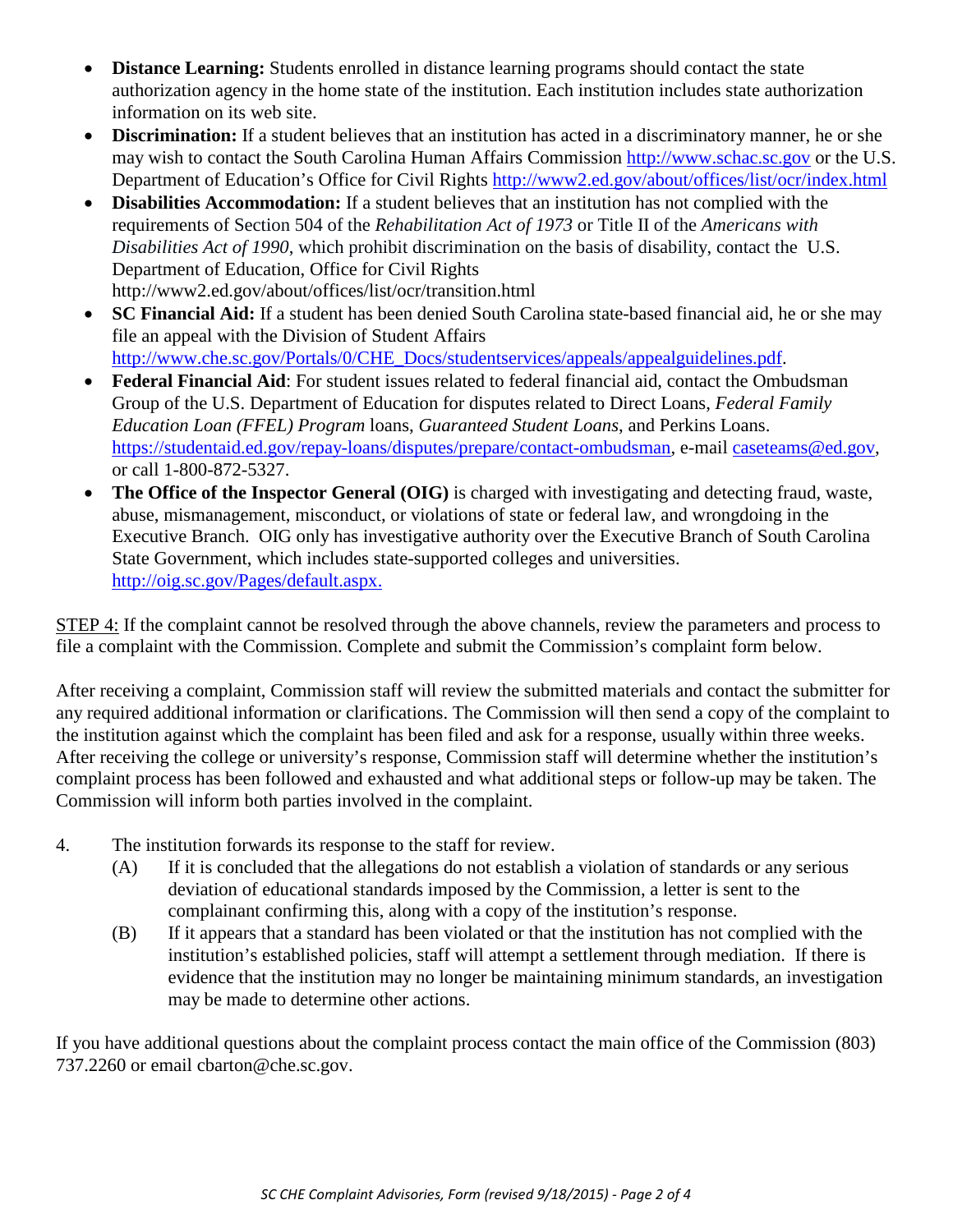

# **South Carolina Commission on Higher Education**

**Academic Affairs and Licensing 1122 Lady Street, Suite 300, Columbia, SC 29201 Telephone (803) 737-2260; FAX (803) 737-2297 Web site: [www.che.sc.gov](http://www.che.sc.gov/)**

#### **COMPLAINT FORM**

### COMPLAINTANT INFORMATION

| Date: $\qquad \qquad$ |
|-----------------------|
|                       |

#### INSTITUTION INFORMATION

| Institution:                                            |                 |
|---------------------------------------------------------|-----------------|
| Location:                                               |                 |
| Official(s) involved:                                   |                 |
| Date complaint/grievance filed at institution: ________ | Date concluded: |

#### **Required attachments:**

- 1) \_\_\_Documentation of your exhaustion of the institution's grievance procedures including any final letters of determination issued by the institution.
- 2) \_\_\_Copy of the institution's complaint resolution procedure.
- 3) \_\_\_Description of the complaint, including the events or circumstances upon which the complaint is based and the names and titles (if any) of the individuals involved.
- 4) Statement of the resolution you seek.
- 5) \_\_\_List of other entities such as the institution's accrediting agency or other state or federal agencies where you have also filed a complaint. Include name of entity, contact person, date filed, and status of the complaint.